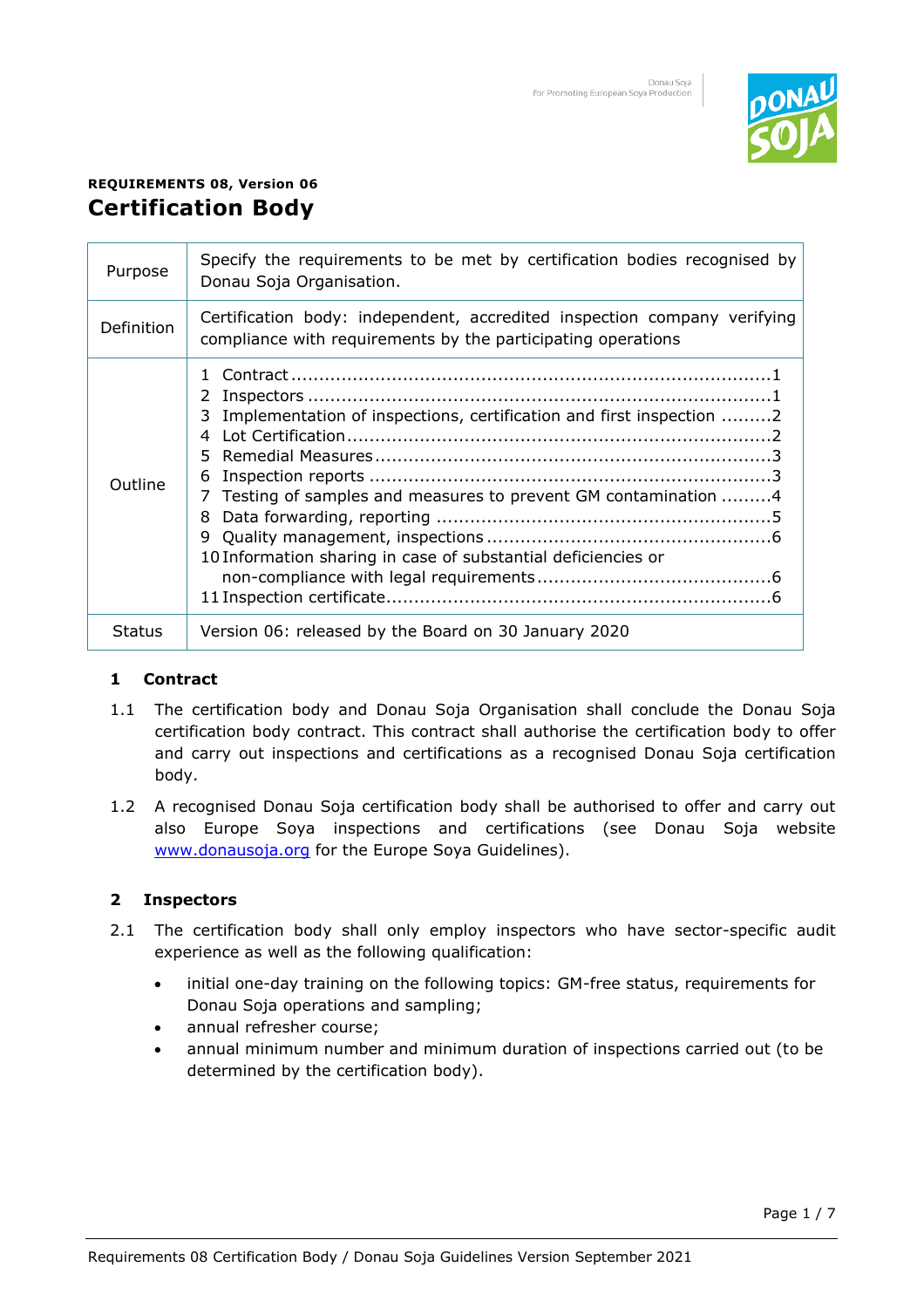

## **3 Implementation of inspections, certification and first inspection**

- 3.1 The inspectors shall carry out inspections on the basis of the advance information received (applications; reports of previous inspections where applicable) and in accordance with the following requirements. They shall:
	- actively inspect all relevant areas of the site of business;
	- inspect the operating equipment, operational processes and operations documentation;
	- challenge facts;
	- check the plausibility of details given relating to areas under crops, seeds and quantities delivered.
- 3.2 The inspectors shall check all points defined in the requirements documents and the checklist for the relevant type of operation, at the frequency specified for each type of operation and risk level.
- 3.3 The inspectors shall summarise all information including annexes (plans, process descriptions, organisational chart, etc.) in a description of the company. This information shall be completed with evidence (copies of delivery notes, analysis reports, etc.) and the inspectors' own records (particularly the completed checklist). Documentation describing the company shall, in any case, also be drawn up in the English or German language. $<sup>1</sup>$ </sup>
- 3.4 During the first inspection, the certification bodies shall check for the first time whether the company inspected has been categorised at the correct risk level. The frequency of further inspections of the company depends on the result of this check. When an inspection certificate is issued for the first time for a primary processor, a compound feed producer or a licensee, this certificate shall be submitted to the certified company only upon confirmation by Donau Soja Organisation to the certification body that a valid contract with the company concerned exists.
- 3.5 If a Donau Soja certified company suspends or terminates their Donau Soja activity, Donau Soja Organisation may demand a final inspection at the expense of the certified company.
- 3.6 The inspectors shall take a sample of Donau Soja soya beans or Donau Soja soya products and shall submit this sample to an analysis as defined in the respective paragraph "Directly Commissioned Inspections" in Requirements 01-06b.

# **4 Lot Certification**

4.1 The certification body shall accept harvest declarations from contracted primary agricultural collectors, and document the quantities declared in the Donau Soja internet portal.

<sup>&</sup>lt;sup>1</sup> "Documentation describing the company" is to be understood as meaning those documents the certification body absolutely needs in order to be able to evaluate the company's conformity with the requirements of the Donau Soja Guidelines. These shall include at least the following documents provided that they are applicable to the respective type of operation: company description form, standard operating procedures to prevent GM contamination (acceptance, storage, processing, transportation, cleaning, carry-over risks), sampling plans, organisational chart.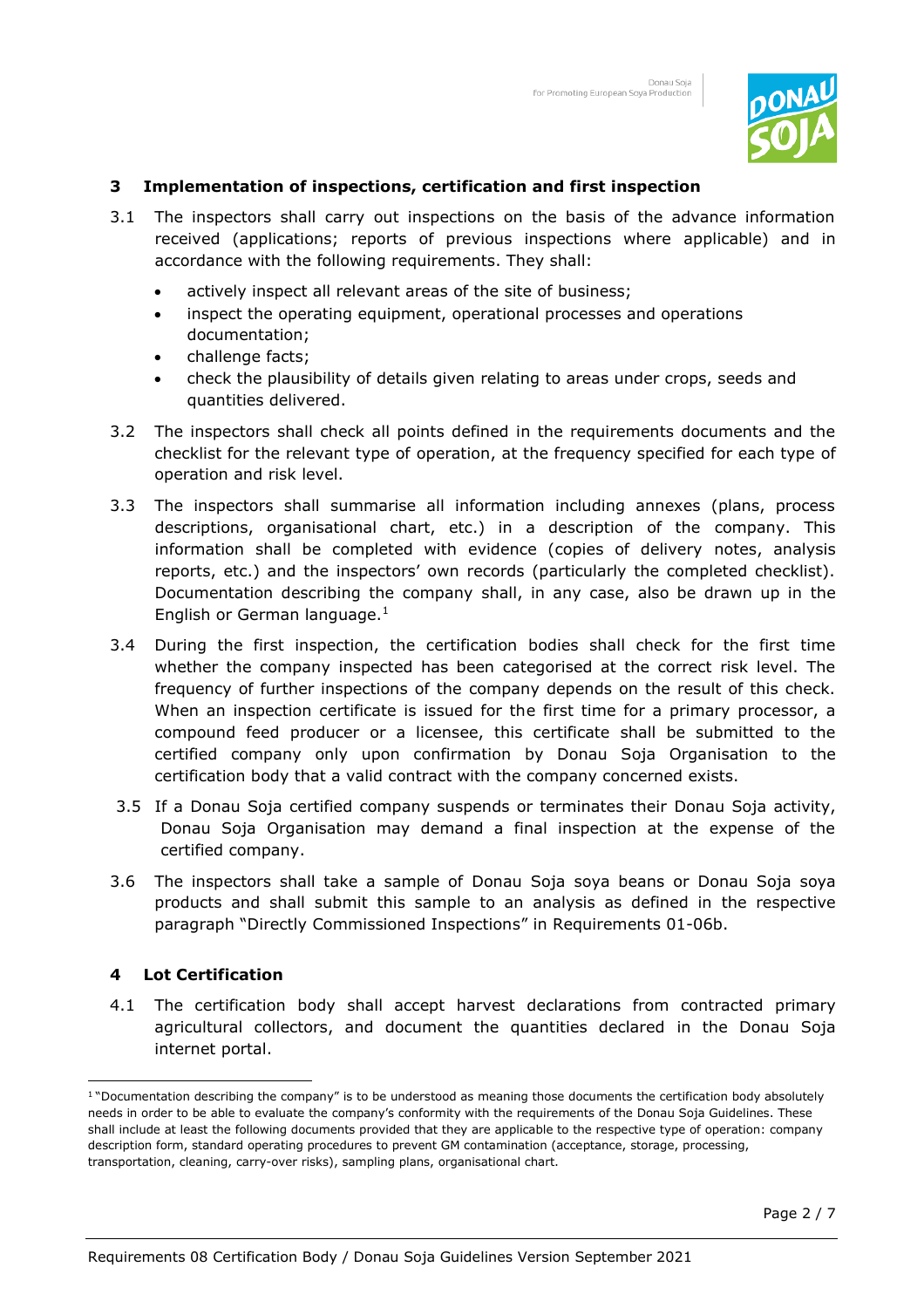

- 4.2 The certification body shall accept lot certificate requests from contracted agricultural collectors, primary collectors or traders, and create lot certificates via the Donau Soja internet portal after a successful plausibility check. Within two working days the certification body shall issue lot certificates in form of signed PDF documents to the company (with a copy to Donau Soja Organisation), which shall include the following information:
	- code of the certification body;
	- code of the lot certificate;
	- quantity of the soya bean lot certified as Donau Soja;
	- name and contact information of the buyer;
	- harvest year;
	- "Donau Soja" logo.
- 4.3 The certification body shall accept quantity amendment notifications from contracted agricultural collectors and primary collectors, and update the Donau Soja soya bean stock in the Donau Soja internet portal. The Donau Soja soya bean stock of all agricultural collectors and primary collectors shall be set to 0 (zero) in the internet portal by 1 September of the current calendar year, unless carry-overs were reported within the scope of quantity amendment notifications documented by the certification body in the internet portal.
- 4.4 Certification bodies shall be obliged to use the Donau Soja internet portal for the documentation of harvest declarations, quantity amendment notifications and for issuing lot certificates.

### **5 Remedial Measures**

- 5.1 In case of non-compliance with any requirement, the inspectors shall determine remedial measures in accordance with the document "Catalogue of Remedial Measures" during their inspections. Each non-compliance issue registered shall be documented by objective evidence (copies of documents, photos, etc.).
- 5.2 If the certification body imposes a level 3 remedial measure, they shall inform Donau Soja Organisation immediately and in writing. Donau Soja Organisation shall also be notified in writing of the re-inspection result.
- 5.3 If the certification body imposes a level 4 remedial measure, they shall inform Donau Soja Organisation immediately and in writing. Donau Soja Organisation shall also be notified in writing of the result of a necessary re-inspection.
- 5.4 Before imposing a level 5 remedial measure, the certification body shall inform Donau Soja Organisation in writing of the measure they intend to take and give reasons for their decision to take this measure. A level 5 remedial measure can only be applied if a level 4 remedial measure was imposed before.

### **6 Inspection reports**

6.1 The inspectors shall summarise the inspection results in inspection reports, which shall include, at the least, the following information about the company inspected: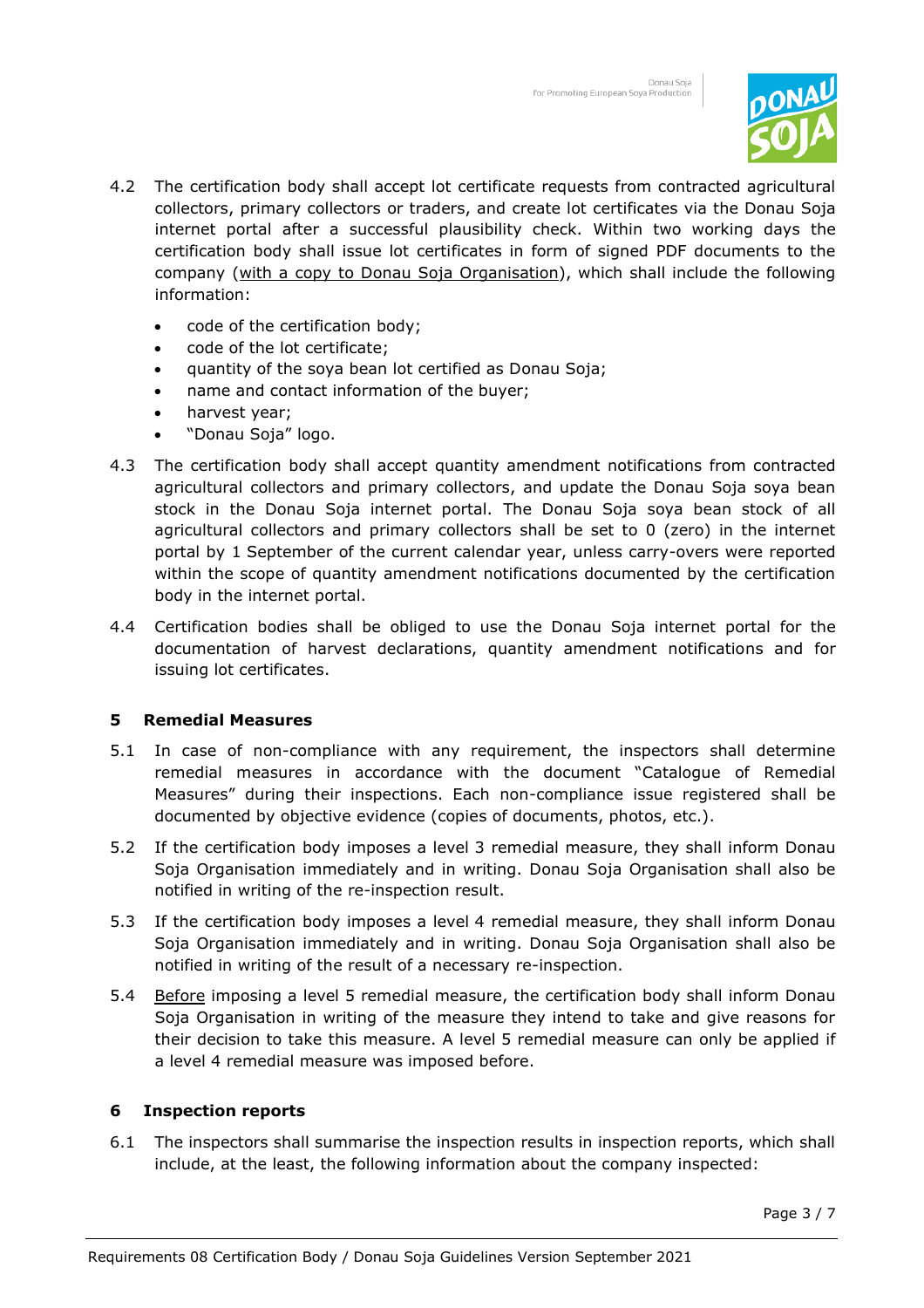

- current master data;
- risk categorisation;
- non-compliance with the stated requirements (with a reference to the requirements' numerical code, the extent of non-compliance and explanatory notes on this information where applicable).
- 6.2 The inspectors shall hand over to the representative of the company inspected a copy of the inspection report, and obtain an acknowledgement of receipt for this copy.
- 6.3 The certification body shall send both inspection reports and original checklists as well as other documentation gathered and relevant to inspection to Donau Soja Organisation when requested to do so by the latter.

### **7 Testing of samples and measures to prevent GM contamination**

7.1 For laboratory testing for the presence of GM residues, the certification body shall only employ laboratories accredited for this test procedure in accordance with ISO standard 17025.

## 7.2 If the **certification body** of a **primary processor** is notified of positive PCR test results for GM **soya**:

The certification body shall inform the certification body commissioned by the agricultural collector concerned, and send the relevant lot certificate as well as the test findings to this certification body.

# 7.3 If the **certification body** of a **primary processor** is notified of positive PCR test results for GM **maize**:

The certification body shall conduct a root cause analysis in order to determine whether the contamination occurred accidentally and/or was technically unavoidable. If the contamination did not occur accidentally or was technically avoidable, a warning with a corresponding corrective action shall be issued.

The certification body of the primary processor is responsible for calling in also the certification body of the agricultural collector concerned.

In case of repeated non-accidental or technically avoidable GM contamination, the marketing of the produce as Donau Soja shall be banned until such time as the cause of such contamination has been rectified and the corrective actions have been completely implemented (level 4 remedial measure).

In case of positive PCR results showing GM contents of 0.9 % or more, the primary processor shall remove the lot concerned from the flow of produce and shall not market this lot as Donau Soja (level 4 remedial measure).

### 7.4 If the **certification body** of an **agricultural collector** is notified of positive PCR test results showing GM contents of less than 0.9 %:

The certification body shall immediately inspect the agricultural soya bean collector concerned on site, identify and secure during this inspection the retained samples concerned, conduct a root cause analysis of the GM contamination and send the analysis document to Donau Soja Organisation, along with a report on the measures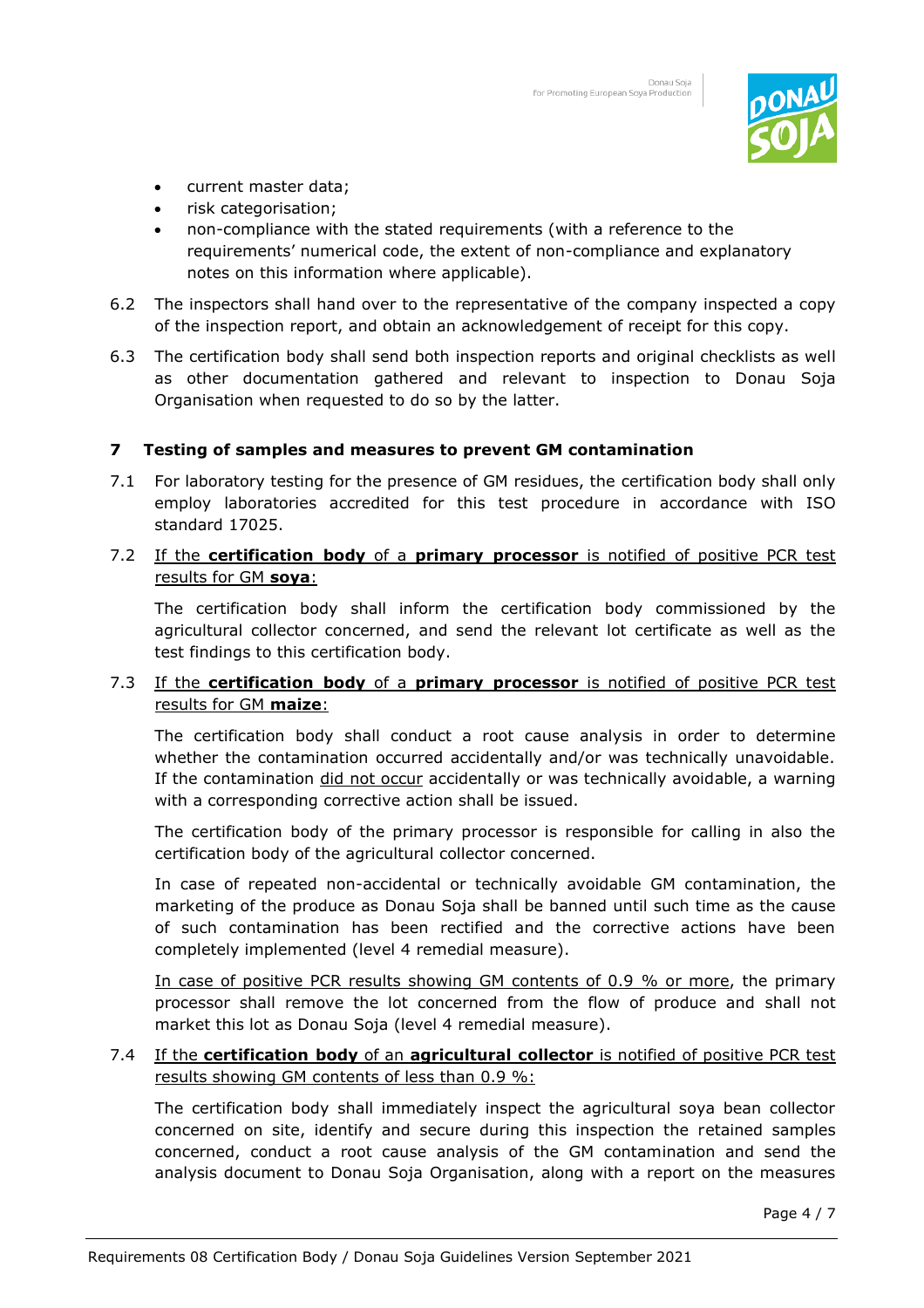

taken. The main purpose of the root cause analysis is to determine whether the GM contamination occurred accidentally and/or was technically unavoidable. If the contamination did not occur accidentally or was technically avoidable, a warning with a corresponding corrective action shall be issued. In case of repeated non-accidental or technically avoidable GM contamination, the marketing of the produce as Donau Soja shall be banned until such time as the cause of such contamination has been rectified and the corrective actions have been completely implemented (level 4 remedial measure).

7.5 If the **certification body** of an **agricultural collector** is notified repeatedly of positive PCR test results showing GM contents of less than 0.9 %, or is notified once of a positive PCR test result showing a GM content of 0,9 % or more:

The certification body shall stipulate, in any case and on reasonable notice, that the agricultural collector should separate GM and non-GM produce 100 %, both physically and technically, as a corrective action. The agricultural collector shall remove produce with a GM content of over 0.9 % from the product pipeline and shall not market this produce as Donau Soja (remedial measure 4).

# **8 Data forwarding, reporting**

- 8.1 The certification body shall inform Donau Soja Organisation at least annually (until 31 January of the following year) about the inspection results, providing, at the least, the following data:
	- number of inspections conducted for each type of operation;
	- number of remedial measures imposed for each type of operation.
- 8.2 Certification bodies shall be obliged to use the Donau Soja internet portal for submitting the following information:
	- registration of new companies including contact details and company type (as soon as the inspection contract is signed);
	- summary inspection reports;
	- inspection certifications;
	- harvest declarations and quantity amendment notifications;
	- lot certificates.
- 8.3 Certification bodies shall submit the following details to Donau Soja Organisation no later than one month after the audit has taken place via the Donau Soja internet portal as summary inspection report:
	- general information about the company and the type of operation;
	- risk level of the company and the country;
	- type of audit;
	- non-compliance issues identified with corresponding remedial measures and corrective actions.
- 8.4 The conclusion of new Donau Soja inspection contracts as well as the termination of existing Donau Soja inspection contracts shall be reported immediately and directly to Donau Soja Organisation.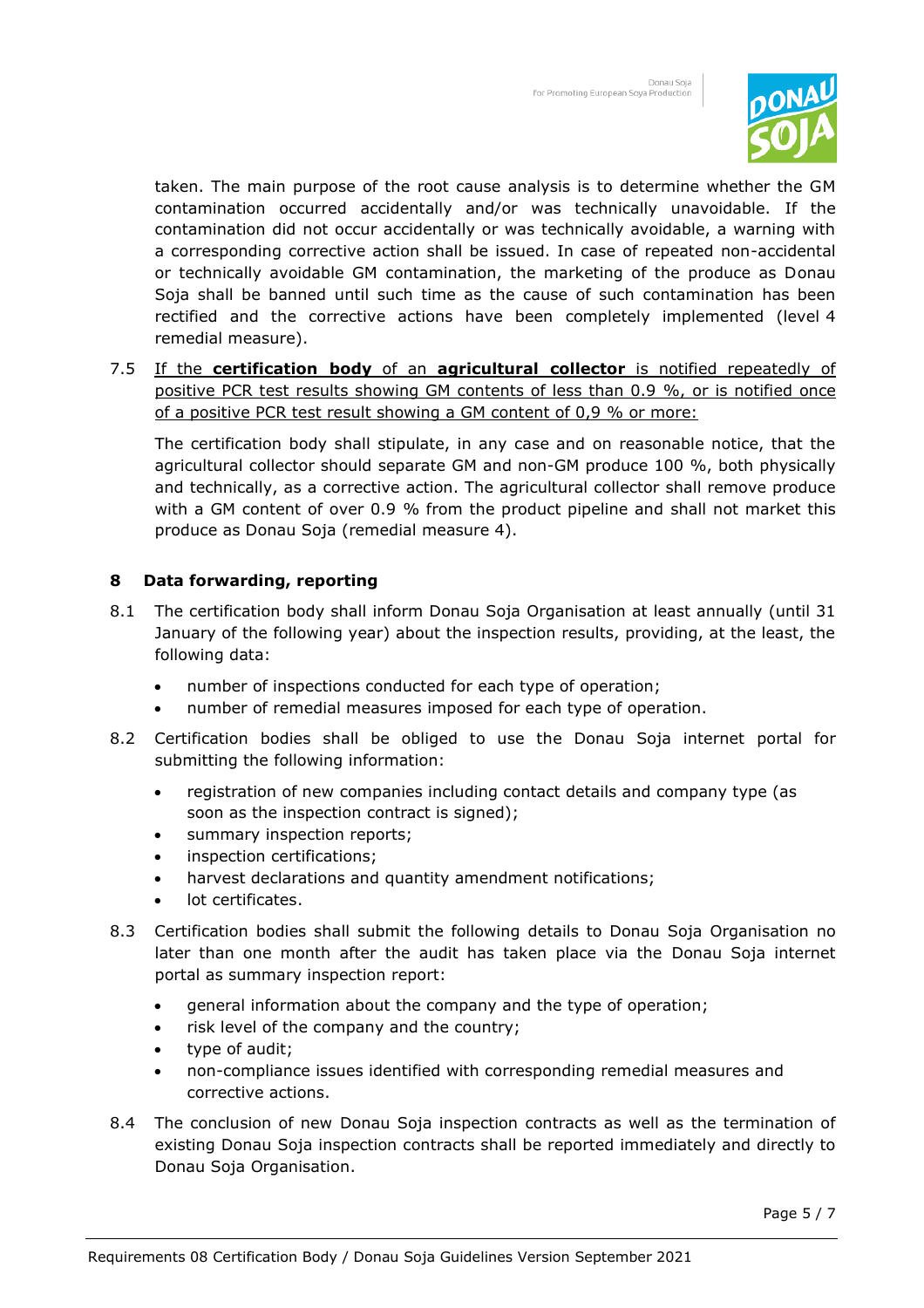

## **9 Quality management, inspections**

- 9.1 The certification body shall accept external supervisory inspections by an inspection body or inspectors commissioned by Donau Soja Organisation. During these inspections, the certification body shall provide insights into the records kept and databases created, and hand over reports generated from this material when requested to do so.
- 9.2 The certification body shall be in possession of a valid accreditation as a certification body in accordance with standard ISO/IEC 17065:2012 in the agriculture and food sector. Certification bodies working in Austria shall also be authorised for the GM-free scope in accordance with the Austrian Food Codex (Codex Alimentarius Austriacus), and shall be recognised by the Austrian ARGE Gentechnik-frei (Platform for GMO-Free Food Products).

### **10 Information sharing in case of substantial deficiencies or non-compliance with legal requirements**

10.1 If a certification body learns of any breach of legislation or other deficiencies relevant for Donau Soja Organisation at the site of business of a participant in the Donau Soja system within the scope of audits (for another standard holder), Donau Soja Organisation shall be informed immediately and in writing.

### **11 Inspection certificate**

- 11.1 Minimum requirements for the information contained in a Donau Soja certificate:
	- name and address of the company;
	- name, address and Donau Soja code of the certification body;
	- activity of the operation according to the definitions in the respective Donau Soja Requirements (agricultural soya bean collector, primary collector, soya trader, primary processor, compound feed producer, etc.);
	- certified products;
	- reference to the Donau Soja Guidelines;
	- period of validity;
	- date of inspection;
	- Donau Soja logo.
- 11.2 If the certification body issues a Donau Soja certificate with an annex (see Requirements for Group Certifications, paragraphs 1 and 2):

The annex shall include the following information on other companies participating in the certification:

- name and address of the company;
- activity of the operation according to the definitions in the respective Donau Soja Requirements (soya bean farmer, agricultural soya bean collector, primary collector, agricultural processor, etc.).
- 11.3 The certification body shall submit inspection certifications to Donau Soja Organisation within one week after they have been issued via the Donau Soja